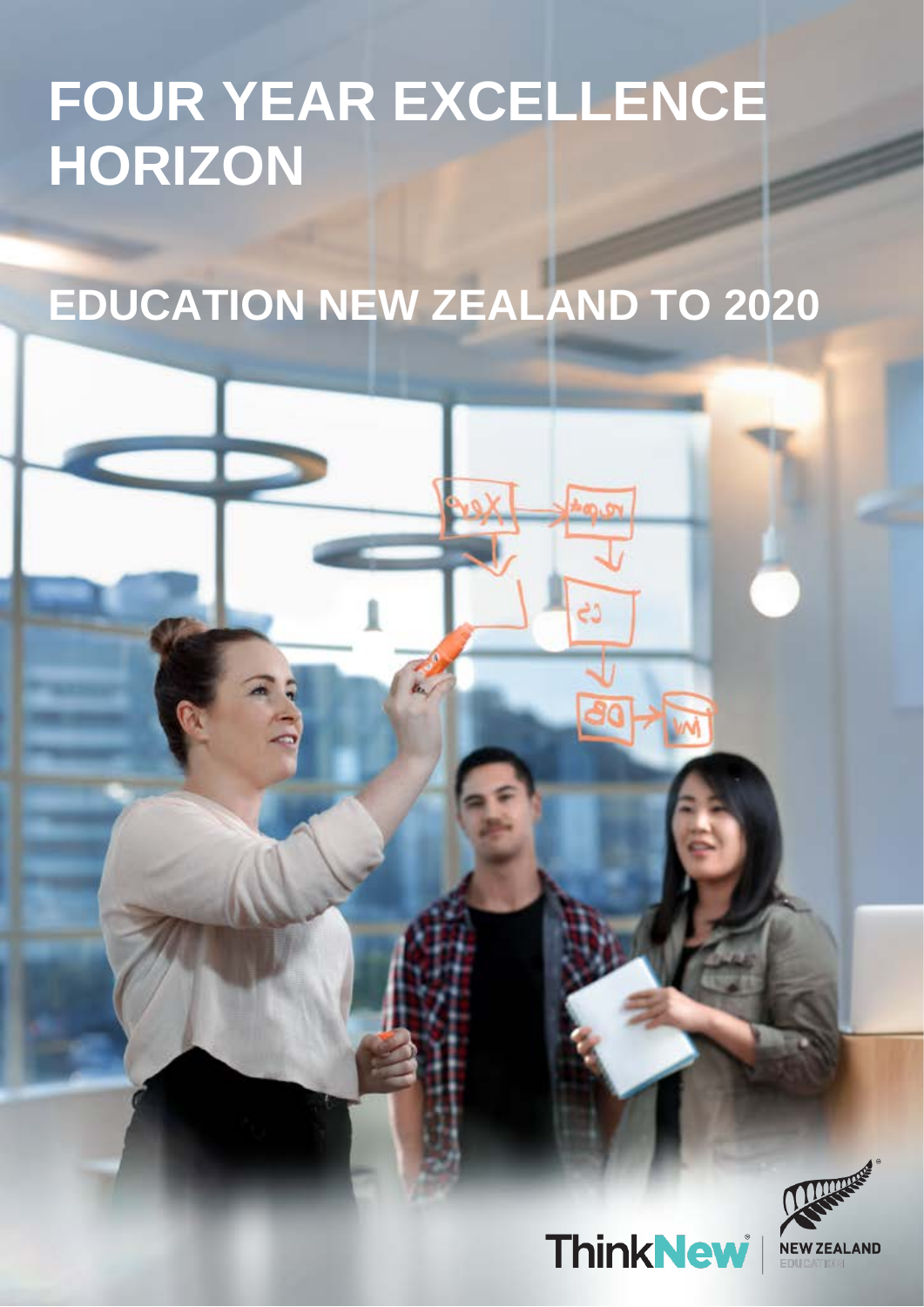### **The Four-year Excellence Horizon. What will a successful Education New Zealand look like in 2020?**

The New Zealand international education system will be globally connected, be held in greater international regard, valued for its quality and innovation and will support achievement of wider education, economic and social goals for New Zealand.

Education New Zealand (ENZ) will be recognized as an exemplar in the branding, promotion and enabling of a successful, high quality, high value, international education sector.

#### **1. Strategic and influential thought leadership**

ENZ, working with its government sector partners, is acknowledged as New Zealand's expert agency in international education and has led significant innovations in New Zealand's international education delivery and presence. By working with other central government agencies, it operates in a clear and consistent policy, regulatory and strategic leadership environment that supports the achievement of the goals for international education.

ENZ does not have policy or regulatory functions, but its work influences and drives policy alignment across agencies.

ENZ's role and mandate are clear and agreed. A strong culture of collaboration among government agencies exists to ensure New Zealand realizes the maximum value from its education services capacity.

ENZ is globally recognised for its in-depth understanding of the student customer and the needs of education providers. It uses insights and market intelligence to support New Zealand's international education sector. ENZ is admired globally for its strategic targeting for value, consistent quality and achievement of strong New Zealand customer brand preference.

Education providers, communities and employers understand and appreciate the economic value and wider benefits of international education services to New Zealand. International education is an integral part of the New Zealand education system for the richness it brings, and international students are encouraged and welcomed by other students and all New Zealanders.

#### **2. Shaping the future New Zealand international education industry**

New Zealand's international education is diversified by market, product and service, globally connected, with new entrants offering new and different products and services that respond to, stimulate and grow demand. The international education industry is focused on, and recognised for high value services, delivering high value to students, providers, communities and New Zealand.

New Zealand providers have strong international links. These enrich the proposition they offer for international students, and the educational experience they offer their domestic students as well.

International preference for New Zealand as a provider of international education services is high. International students from all over the world choose to study with New Zealand providers for a range of products and services. ENZ has helped education providers understand and target the high-value niche areas where New Zealand can best take on and compete with the rest of the world.